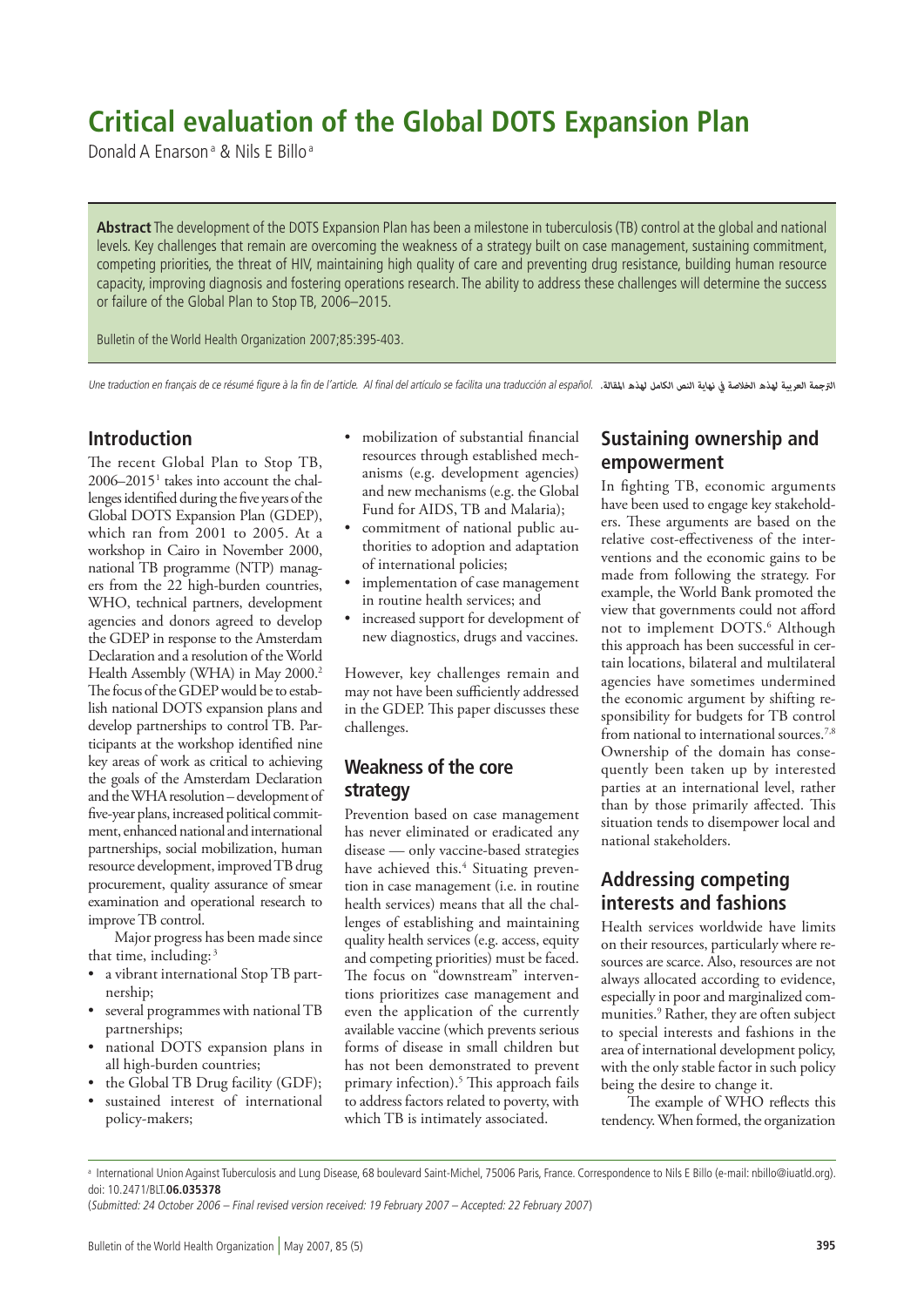### **Special theme – Tuberculosis control Critical evaluation of the Global DOTS Expansion Plan Donald A Enarson & Nils E Billo**

included a specialized TB unit.<sup>10</sup> Efforts in TB control coincided with steady declines in TB mortality and morbidity in industrialized countries.<sup>11</sup> However, similar progress was not observed in low-income countries, and the approach was heavily criticized.<sup>12</sup> A subsequent shift of emphasis from specialized to generalized primary care services followed the adoption of the slogan "Health for all by the year 2000".13 As the year 2000 approached, however, this slogan disappeared, and targeted approaches (to TB, malaria, tobacco and other specific issues) emerged and gained high visibility. If fashions change, will it be possible to provide the decades of commitment required to achieve the GDEP's goals?

## **Stemming the tide of HIV**

In some countries, particularly in southern sub-Saharan Africa, TB and HIV are closely linked; for example, in the highest-burden settings, 75% of TB patients are also living with HIV/AIDS.14 Due to the link between TB and HIV, sub-Saharan Africa is likely to supersede all other regions in the burden of TB over the coming decades.<sup>15</sup>

The trend of rising TB case rates can only be reduced if HIV infection rates are also reduced. The Stop TB Partnership (the organization that developed the GDEP) and its TB/HIV working group recognize this situation, but not all current approaches address the challenge. Failure to link efforts in TB control to those aimed at reducing HIV infection rates will undermine all other efforts to stop TB. Many countries have attempted to improve collaboration between TB and HIV services, but progress has been painfully slow and inadequate.16

## **Maintaining service quality, preventing drug resistance**

The quality of care for TB patients is inextricably linked to the future of the TB epidemic.<sup>12</sup> By keeping patients alive but failing to cure them, poor treatment actually augments the spread of TB. Also, a high proportion of previously treated cases harbour drug-resistant bacilli and transmit infection in the community.17,18 Recently, there have been outbreaks of extensively drug-resistant (XDR) TB, even in locations that have supposedly adopted international recommendations for standard case management.<sup>19</sup> Access to second-line medications and improper use of these medications has not prevented, and may even have promoted, these outbreaks.

It is unclear how much the rather strict conditions of the DOTS strategy can be liberalized without adverse consequences. What is clear is that, in locations where the rather old-fashioned strict policies have been conscientiously followed (e.g. United Republic of Tanzania,<sup>20</sup> Benin<sup>21</sup> and Nicaragua<sup>22</sup>), the numbers of multidrug resistant (MDR) cases are low; whereas, in situations where only some elements of the strategy have been strictly adopted, MDR-<sup>23</sup> and XDR-TB<sup>19</sup> have emerged. These finding suggest that strict policies are crucial in preventing emergence of drug resistance.

Such considerations have particular relevance where standard case management is provided in multiple sectors, particularly the private sector, where quality of services repeatedly has been shown to be deficient.<sup>24,25</sup> Can the quality of such services be improved? And if so, can improved quality be sustained? In other conditions (e.g. asthma), standard case management (i.e. care based on guidelines) has been demonstrated to be the management of choice (i.e. the best standard of care), but although professional bodies and specialists subscribe to the theory, they rarely carry it out in practice. $26$  Efforts to improve quality of care within the private sector have been initiated within WHO's Stop TB Department; for example, through the publication of the International Standards for Tuberculosis Care.<sup>27</sup> Also, some studies suggest that quality of care can be improved through targeted interventions to encourage partnership.28,29 Ensuring the consistent delivery of high-quality of care at all levels of the health service and within all sectors will be a key challenge. If the GDEP plan (or the more recent Global Plan to Stop TB) has not sufficiently addressed this point, it will be a major challenge to the strategy.

## **Ensuring sufficient human resource capacity**

The GDEP succeeded in mobilizing additional resources from a variety of sources, and many countries have been able to expand DOTS according to their 5-year plans, often creating interagency committees to improve coordination between the various stakeholders. Improving coordination, avoiding duplication of efforts and avoiding giving conflicting recom-

mendations will continue to be a challenge for all partners. Today, NTP managers spend much of their time writing funding proposals, preparing reports (in different formats for each donor) and organizing review visits for their multitude of partners. NTP managers and programme staff need to have enough time for activities critical to improving TB control.

The Cairo workshop identified the need to increase political commitment to secure adequate human resources and finances for all TB control components at national and sub-national levels.30 Substantial funding has been obtained from many donors — in particular from the Global Fund.<sup>31</sup> However, many countries still find it difficult to implement effective human resource development strategies and to secure sufficient funding for this purpose.<sup>32</sup> Although training courses are offered at national and international levels, countries are struggling to retain qualified personnel. For example, qualified and well-trained staff often seek employment in the private sector or in international bodies, or migrate to industrialized countries.<sup>33</sup> Provision of additional funding can overwhelm some countries, particularly where absorption capacity is hampered by inadequate management systems.<sup>34</sup> Thus, reinforcement and maintenance of human resource capacity in technical and management domains probably represents the main challenge for TB control in the next decade.

## **Assuring quality of diagnosis**

Establishment and implementation of quality assurance for diagnostic examination (sputum-smear microscopy) was one of the GDEP's main goals. This basic test, which should be technically feasible at any location, is fundamental to a TB diagnostic service. Great progress has been made in establishing global consensus on methods for quality assurance of sputum-smear microscopy,<sup>35</sup> and a group of experts has been set up to develop improved tools and strategies for diagnostic services.36 In spite of these advances, the quality of sputum-smear examination remains deficient in many (if not most) sites, and recommended programmes for quality assurance have not been widely implemented.37

Current diagnostic procedures remain cumbersome and time-consuming.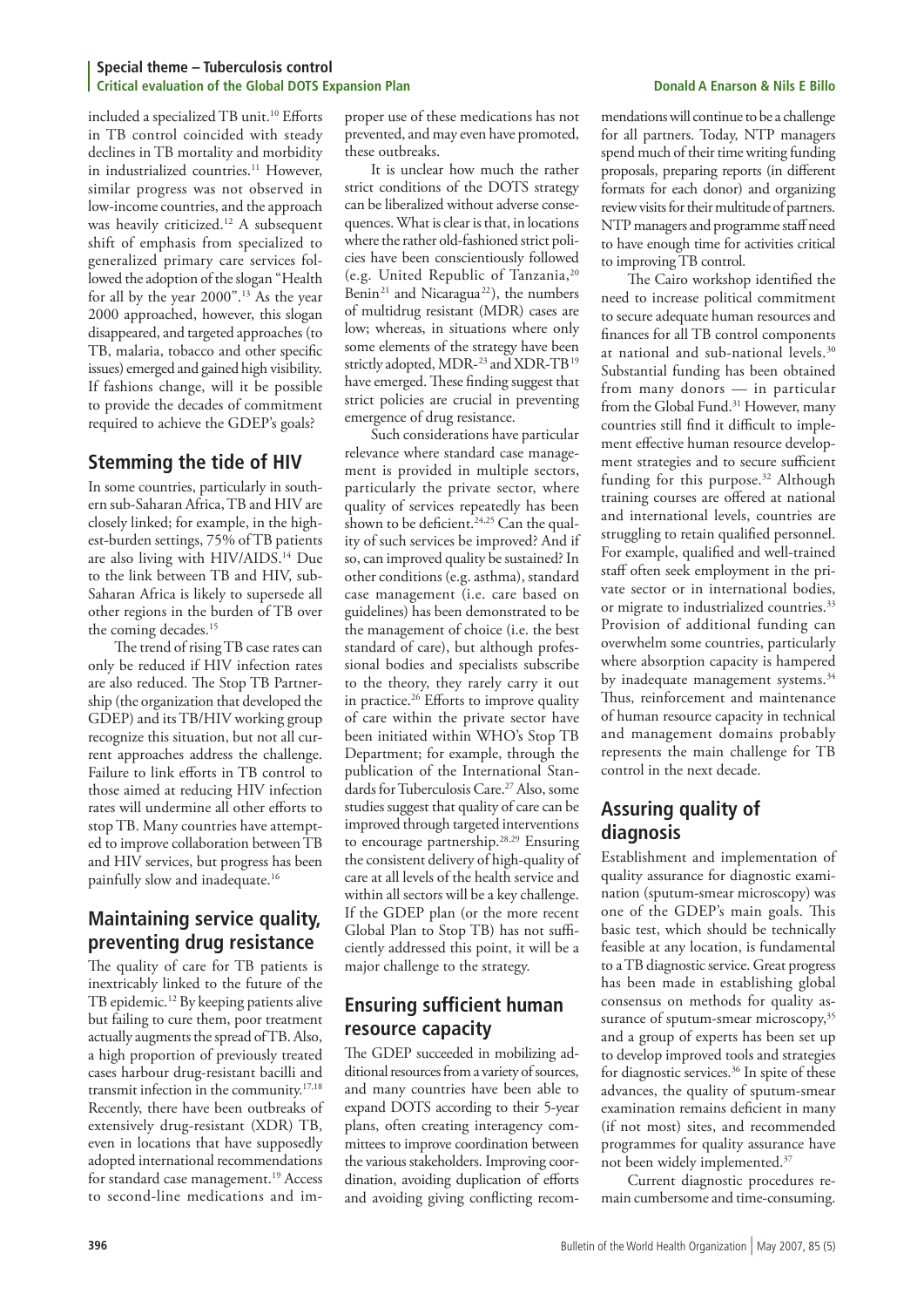Confirming a diagnosis by definitively demonstrating the presence of *Mycobacterium tuberculosis* continues to take days or weeks, and even sputum-smear microscopy may necessitate visits to health facilities over several days. The need for, and benefits of, new technology that can provide on-the-spot, reliable diagnostic tools are obvious.

## **Maintaining a critical spirit**

A climate of critical reflection is necessary for effective and efficient public

#### **Special theme – Tuberculosis control Donald A Enarson & Nils E Billo Critical evaluation of the Global DOTS Expansion Plan**

health. 38 This can be achieved through an imbedded programme of operations research (another "plank" of the GDEP and important in the first formulation of the NTP's ideal structure).<sup>39</sup> Although studies from a limited number of locations have been published over the past decade,<sup>40-42</sup> the establishment and maintenance of operations research is rarely a routine activity within NTPs.

Implementation of routine standardized monitoring of diagnosis and treatment outcomes using cohort analysis has helped to improve NTPs' quality of services, $43$  and has provided valuable information for operational planning and management.

Clearly, the GDEP and the Global Plan to Stop TB have made great strides towards reducing the huge burden to health caused by TB, but much more remains to be done if we are to overcome the challenges discussed here.  $\blacksquare$ 

**Competing interests:** None declared.

### **Résumé**

#### **Evaluation critique du plan mondial d'élargissement de la stratégie DOTS**

Le développement du plan d'élargissement de la stratégie DOTS a constitué une étape importante dans la lutte contre la tuberculose (TB) à l'échelle tant nationale que mondiale. Les principales difficultés à surmonter restent : la faiblesse d'une stratégie reposant sur la prise en charge des cas, la durabilité des engagements, la concurrence entre les diverses priorités, la menace

liée au VIH, le maintien de la qualité des soins, la prévention de la pharmacorésistance, la constitution de capacités dans le domaine des ressources humaines, l'amélioration du diagnostic et l'encouragement de la recherche opérationnelle. La capacité à faire face à ces difficultés est déterminante pour le succès ou l'échec du Plan « Mondial Halte à la tuberculose » 2006-2015.

### **Resumen**

#### **Evaluación crítica del Plan Mundial de Expansión del DOTS**

La formulación del Plan de DOTS ha sido un hito de la lucha antituberculosa a nivel mundial y nacional. Entre los grandes retos que aún habrá que superar cabe citar la debilidad de una estrategia basada en el manejo de los casos, el mantenimiento del compromiso, la competencia de otras prioridades, la amenaza del VIH, el mantenimiento de la alta calidad de la atención y la

prevención de la farmacorresistencia, la creación de capacidad de recursos humanos, la mejora del diagnóstico y el fomento de las investigaciones operativas. La capacidad de afrontar esos desafíos determinará el éxito o el fracaso del Plan Mundial para Detener la Tuberculosis 2006–2015.

على مواجهة هذه التحدِّيات هي التي ستحدِّد نجاح أو فشل الخطة العالمية

**ملخص**<br>تقيـيم **ناقد للخطة العالمية لتوسيع استـراتيجية المعالجة القصيرة الأمد تحت الإشراف المباشر<br>الإشراف المباشر من الملامح البارزة لمكافحة السل على الصعيد الإقليمي الموددة الرفيعة في إيتاء الرعاية، واتّقاء ظهور المقاو** 

### **References**

- 1. Stop TB Partnership. The Global Plan to Stop TB, 2006-2015. Geneva: WHO. 2006.
- 2. Fifty-third World Health Assembly. WHA53/2000/REC/1. Geneva: WHO, 2000.
- 3. Gupta R, Espinal MA, Raviglione MC. Tuberculosis as a major global health problem in the 21st century: a WHO perspective. Semin Respir Crit Care Med 2004;25:245-53.
- 4. Henderson DA. The challenge of eradication: lessons from past eradication campaigns. Int J Tuberc Lung Dis 1998;2:S4-8.
- 5. Sutherland I, Lindgren I. The protective effect of BCG vaccination as indicated by autopsy studies. Tubercle 1979;60:225-231.
- 6. World Development Report 1993: Investing in health. Oxford: Oxford University Press/World Bank; 1993.
- 7. Trébucq A. Report on a visit to Benin, 13-25 February 2004. Paris: International Union Against Tuberculosis and Lung Disease; 2004.
- 8. Malmborg R. Correspondence: Subject TB Drug for Sudan. 7 February 2007. Paris: International Union Against Tuberculosis and Lung Disease; 2007.
- 9. Shiffman J. Donor funding priorities for communicable disease control in the developing world. Health Policy Plan 2006; 21: 411-420, Epub 2006 Sep 18. 10. Raviglione MC, Pio A. Evolution of WHO policies for tuberculosis control,
- 1948-2001. Lancet 2002;359:775-80.
- 11. Styblo K, Meijer J, Sutherland I. The transmission of tubercle bacilli. Its trend in a human population. KNCV Selected Papers 1971;13:1-104.
- 12. Grzybowski S, Enarson DA. The fate of cases of pulmonary tuberculosis under various treatment programs. Bull Int Union Tuberc 1978;53:70-5.
- 13. Brown TM, Cueto M, Fee E. The World Health Organization and the transition from 'international' to 'global' public health. Am J Public Health 2006; 96:62-72.